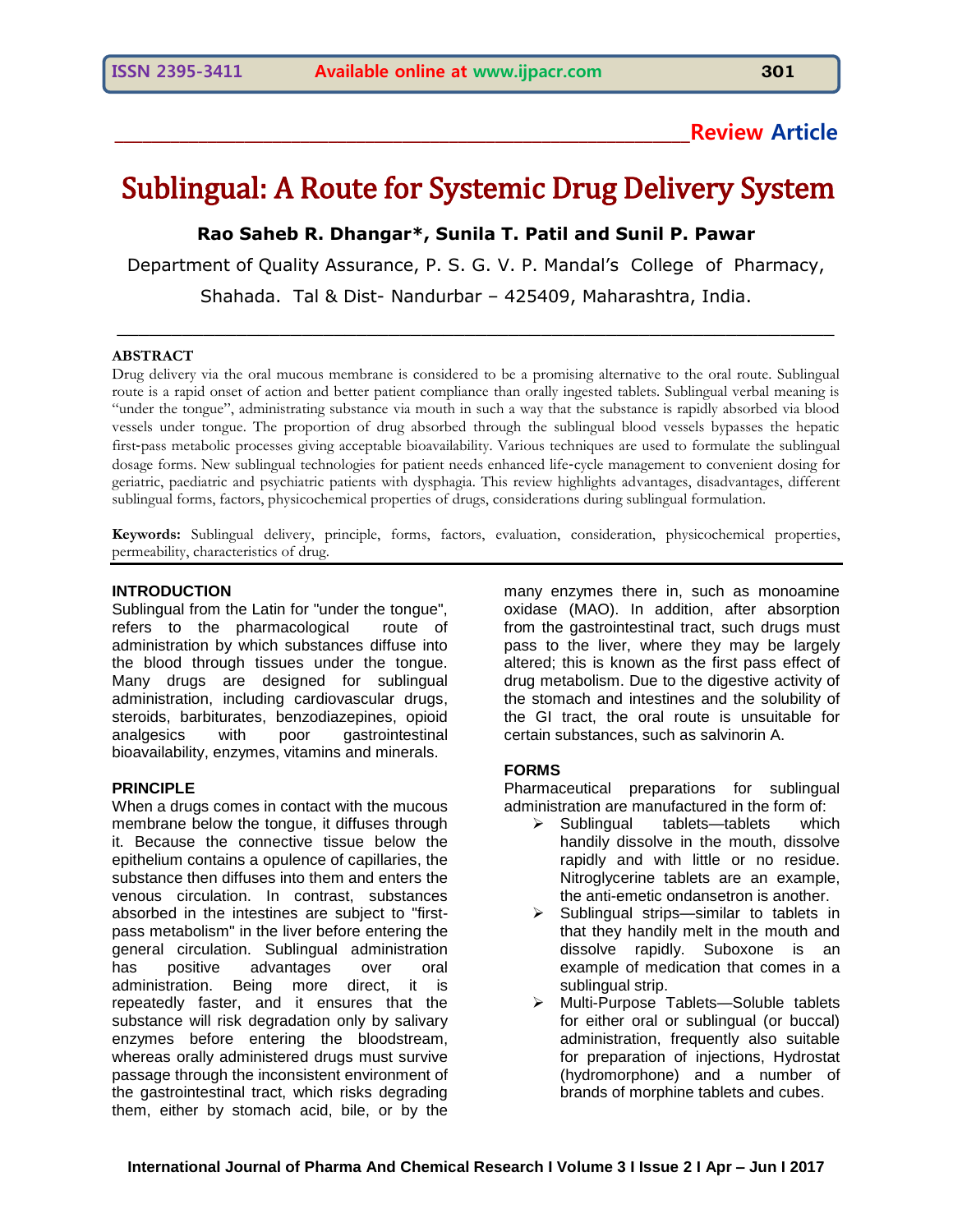- Sublingual Drops—a concentrated solution to be dropped under the tongue, as with some nicocodeine cough preparatations,
- $\triangleright$  Sublingual Spray—spray for the tongue; some human and veterinary drugs are dispensed as such.
- > Lozenge-consequence a metred and patient-controlled-rate combination of sublingual, buccal, and oral administration, as with the Actiq fentanyl lozenge-on-a-stick (lollipop).
- > Effervescent Buccal or Sublingual Tablets—this entry drives the drug through the mucous membranes much faster (this is the case in the stomach with carbonated or effervescent liquids as well) and is used in the Fentora fentanyl buccal tablet.

#### **SUBLINGUAL DRUG DELIVERY SYSTEM Sublingual tablets**

They are to be placed under the tongue and produce immediate systemic effect by enabling the drug absorbed directly through mucosal lining of the mouth beneath the tongue. The drug absorbed from stomach goes to mesenteric circulation which connects to stomach via portal vein. Thus, absorption through oral cavity averts first- pass metabolism. The tablets are usually small and flat, compressed lightly to keep them supple. The tablet must dissolve quickly allowing the API to be absorbed quickly. Tablet designed to dissolve in small quantity of saliva. After the tablet is placed in the mouth below the tongue, the patient should avoid eating, drinking, smoking and possibly talking in order to keep the tablet in locality. Swallowing of saliva should also be averted since the saliva may contain dissolved drug. Courteous excipients are used to avoid salivary stimulation.

#### **Advantages**

- 1. First pass The liver is by-passed by tablet, thus there is no loss of drug by first pass effect for sublingual administration, Bioavailability is higher.
- 2. Rapid absorption Because of the good blood purveyance to the reabsorption is usually quite rapid.
- 3. Drug stability pH in mouth comparatively neutral, so a drug may be more stable.

#### **Disadvantages**

- 1. Holding the dose in the mouth is discomfortable. If any is swallowed that portion must be regarded as an oral dose and subject to first pass metabolism.
- 2. Only small doses can be accommodated easily.

**Factors affecting the sublingual absorption<sup>2</sup>** *Lipophilicity of drug***:** For a drug to be absorbed radically through sublingual route, the drug must have slightly higher lipid solubility than that required for GI absorption is necessary for passive permeation.

*Solubility in salivary secretion***:** Furthermore to high lipid solubility, the drug should be soluble in aqueous buccal fluids i.e. biphasic solubility of drug is necessary for absorption.

*pH and pKa of the saliva***:** As the mean pH of the saliva is 6.0, this pH preferences the absorption of drugs which remain unionized. Also, the absorption of the drugs through the oral mucosa take place if the pKa is greater than 2 for an acid and less than 10 for a base.

*Binding to oral mucosa***:** Systemic accessibility of drugs that bind to oral mucosa is poor.

*Thickness of oral epithelium***:** As the thickness of sublingual epithelium is 100‐200 μm which is less as compared to buccal thickness. So the absorption of drugs is quicker due to thinner epithelium and also the immersion of drug in smaller volume of saliva.

*partition coefficient***:** Compounds with opportune oil to‐ water partition coefficients are readily absorbed through the oral mucosa. An oil‐water partition coefficient range of 40‐2000 is considered righteous for the drugs to be absorbed sublingually

#### **Evaluation<sup>3</sup>**

a) General Appearance: The general appearance of a tablet, its visual identity and over all "elegance" is monumental for consumer acceptance. It include tablet's size, shape, colour, presence or absence of an odour, taste, surface texture, physical flaws and consistency and legibility of any identifying marking.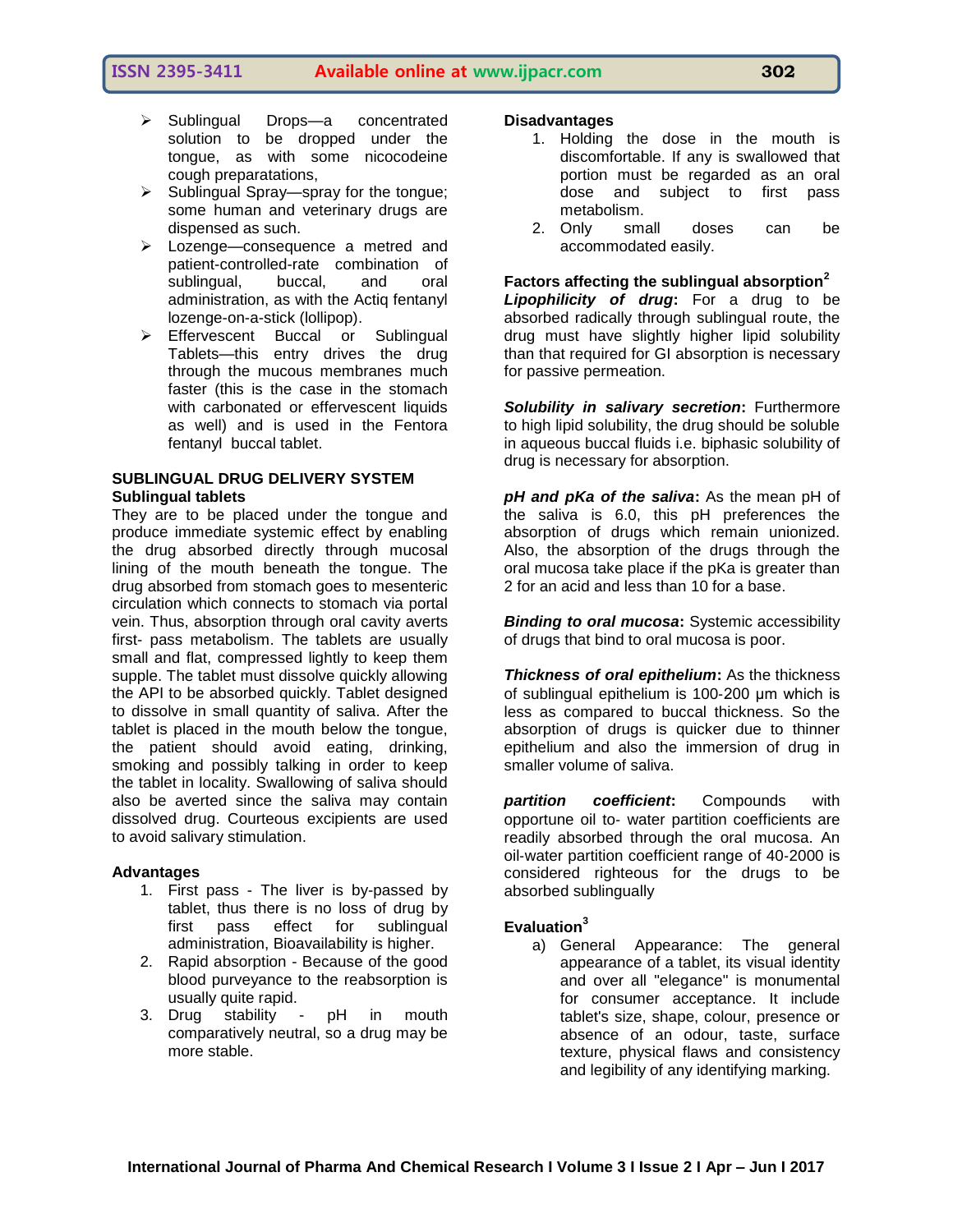- b) Size and Shape: The size and shape of the tablet can be dimensionally verbalized, monitored and controlled.
- c) Tablet Thickness: Tablet thickness is an important characteristic in reproducing appearance and also in enumerates by using filling equipment. Some filling equipment exerts the uniform thickness of the tablets as accounting mechanism. 10 tablets were taken and their thickness was recorded using micrometer.
- d) Wetting Time: A piece of tissue paper (12 cm X 10.75 cm) folded twice was placed in a small petri dish  $(ID = 6.5 cm)$ containing 6 ml of Sorenson's buffer pH 6.8. A tablet was put on the paper, and the time for complete wetting was measured. 3 trials for each batch and the standard deviation were also determined.
- e) Uniformity of Weight: I.P. procedure was followed for uniformity of weight, 20 tablets were taken and their weight was determined individually and collectively on a digital weighing balance. From the collective weight the average weight of 1 tablet was determined. The limit for weight variation.
- f) Tablet Hardness: Hardness of tablet is defined as the force applied across the diameter of the tablet in the order to break the tablet. The resistance of the tablet to chipping, snick or breakage under condition of storage transformation and handling before usage depends on its hardness. Hardness of the tablet of each formulation was determined using Monsanto Hardness tester.
- g) In-Vitro Dispersion Time: In-vitro dispersion time was determined by dropping a tablet in a beaker containing 50 ml of Sorenson's buffer (pH 6.8). 3 tablets from each formulation were randomly selected and in vitro dispersion time was performed.
- h) In-Vitro Disintegration Test: The In-Vitro disintegration test was carried out on 6 tablets using the apparatus specified in I.P. 1996 distilled water at  $37^{\circ}C \pm 2^{\circ}C$ was used as a disintegration media and the time in second taken for complete disintegration of the tablet with no palable mass remaining in the apparatus was measured in seconds
- i) Surface pH of the tablet: pH of tablet is determine by allowing the tablet in keeping with the contact with 1ml distilled water for 2hr at room temperature and the pH is measured by bringing the pHmeter electrode, in contact with the surface of the tablet and allowing it to equilibrate for 1min.
- j) Content uniformity: The content uniformity is determined by following the assay method for active ingredient.
- k) Diameter: PHARMATEST PTB 311 is one of the popular instrument for measuring thickness up to 15mm, diameter up to 40mm, and hardness up to 300N.
- l) Friability: the friability was determined by following procedure using Roche friabilator. A preweighed tablet was placed in the friabilator. Fribiator consist of a plastic-chamber that revolves at 25 rpm, dropping those tablets at a distance of 6 inches with each revolution. The tablets were rotated in the friabilator for at least 4 minutes. At the end of test tablets were dusted and reweighed, the loss in the weight of tablet is the measure of friability and is expressed in percentage as:

**%Friability = loss in weight of tablet / Initial weight of tablet x 100.**

#### **Fast disintegrating sublingual tablets**

Tablets that disintegrate or dissolve rapidly in the mouth are convenient for young children, elderly and patients with swallowing difficulties, and in situations where potable liquids are not available. Only the small volume of saliva is usually sufficient to result in tablet disintegration in the oral cavity. The sublingual medication can be absorbed partially or entirely into the systemic circulation from blood vessels in the sublingual mucosa. The sublingual route usually produces a faster onset of action than orally ingested tablets and the portion absorbed through sublingual blood vessels bypasses the hepatic first-pass metabolic processes.

#### **Evaluation**

- a) Surface pH of the tablet
- b) Tablet weight variation
- c) Content uniformity
- d) Hardness
- e) Thickness
- f) Diameter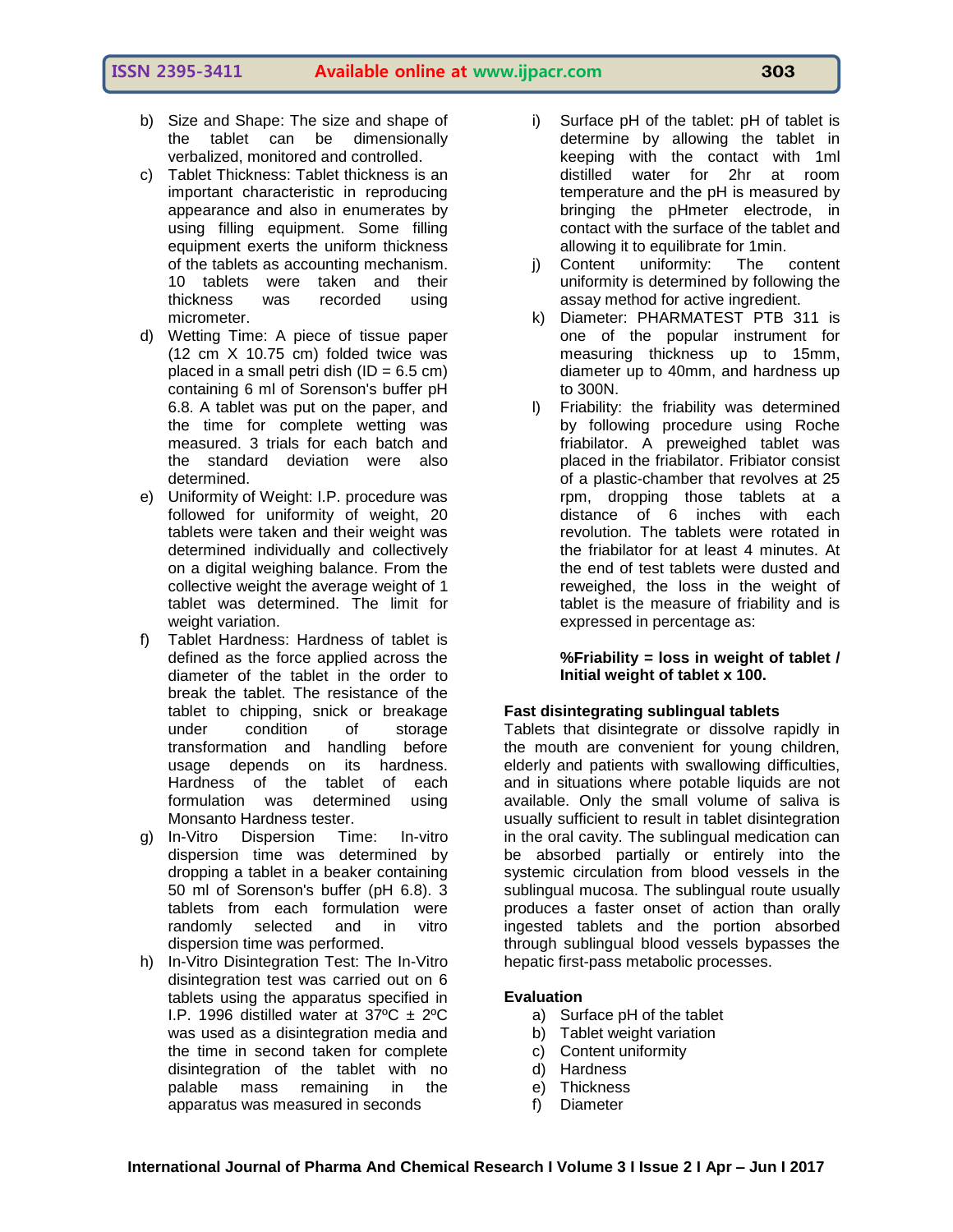- g) Disintegration time
- h) Wetting time and
- i) Friability

(evaluation process of all parameters same as above parameters of sublingual tablet)

#### **Bioadhesive sublingual tablet Evaluation**

- a) Bioadhesion
- b) Tablet weight variation,
- c) Content uniformity,
- d) Hardness,
- e) Thickness,
- f) Diameter
- g) Disintegration time
- h) Wetting time

(evaluation process of all parameters same as above parameters of sublingual tablet)

#### **4. CONSIDERATIONS BEFORE DEVELOPING SUBLINGUAL TABLETS**

Oral mucosal drug absorption is administered by:- (a) the permeability of the oral mucous membrane and the anatomy of the elemental tissues (b) the physicochemical properties of the drugs (c) the formulation design. The focus of this review is on the latter two points, as an understanding of these elements enables the selection of drug candidates suitable for oral mucosal delivery and optimizes drug delivery.

#### **4.1.Permeability of the oral mucosa and drug absorption**

The salivary glands present in the oral cavity secrete saliva that has a pH of 5.5-7.0. Saliva comprises of proteins and carbohydrate complexes called mucus and enzymes such as amylase and carboxylesterase. Mucus is negatively charged at the physiological pH, forming a cohesive gelatinous film on all oral cavity surfaces. This cohesiveness on oral cavity surface permits mucoadhesion of the drug to the epithelial tissue leading to drug absorption  $(5)$ . The epithelial membrane thickness in sublingual region is 100–200 µm and in the buccal region is 500–600  $\mu$ m<sup> $(6)$ </sup>. In both regions, the epithelial membrane is non-keratinized. The permeability of the mucosa varies from region to region in the oral cavity depending on thickness and degree of keratinization of the epithelial membrane<sup> $\prime$ .</sup> Rapidly dissolving sublingual tablets are highly impressive for the emergency treatment of angina, breakthrough cancer pain, or migraine.

#### **4.2.Physicochemical properties of drugs.<sup>8</sup>**

For efficient absorption through the oral mucosa, the drug must be hydrophobic enough to partition into the lipid bilayer, but not so hydrophobic, such that once it is in the bilayer, it will not partition out again. Adequate oral absorption of drugs has been observed over a wide range of log P (octanol/water partition coefficient) values of 1 to 5. As the log P value increases beyond 5, the solubility in saliva is usually not enough to provide adequate concentration for diffusion through the lipid bilayer<sup>9</sup>. According to the diffusive model of absorption, the flux across the lipid bilayer is directly proportional to the concentration gradient. Therefore, lower solubility in saliva results into lower absorption rates and vice versa. In general, a drug formulated for sublingual or buccal administration should have a molecular weight of less than 500 (as free base) to facilitate its diffusion. Because drugs diffuse through the lipid bilayer in the unionized form, based on the pH-partition theory, the pKa of drugs also plays a big role in drug transport across the oral mucous membrane. It is important to note that the oral cavity, unlike the gastrointestinal tract has a narrow pH range, usually from 5.6 to 7.6. Thus, the basic drug administered as a salt, principally exists as a free unionized base if the pH is raised above its pKa value and this increase in the unionized fraction of a drug increases its bioavailability $10$ . For this reason, the incorporation of a suitable buffer in the formulation of an ionizable drug makes it possible to control the pH of aqueous saliva in a range most appropriate for the optimal absorption of such drugs. Drugs that do not contain ionizable groups are not affected by changes in pH.

#### **4.3. Characteristics of sublingual tablets**

In view of the short residence time in the mouth, rapid disintegration and dissolution is crucial for drug absorption following administration of sublingual tablets. For this reason, sublingual tablet formulations should be designed to disintegrate and dissolve rapidly in saliva, without the aid of water to achieve this objective. The physical and mechanical characteristics of a tablet such as size, hardness, porosity and wettability affect its disintegration time. A smaller tablet size with low hardness and high porosity, more rapidly disintegrates than a larger or harder tablet. However, a tablet with a high porosity and low hardness is more friable, and this presents problems in tablet packaging and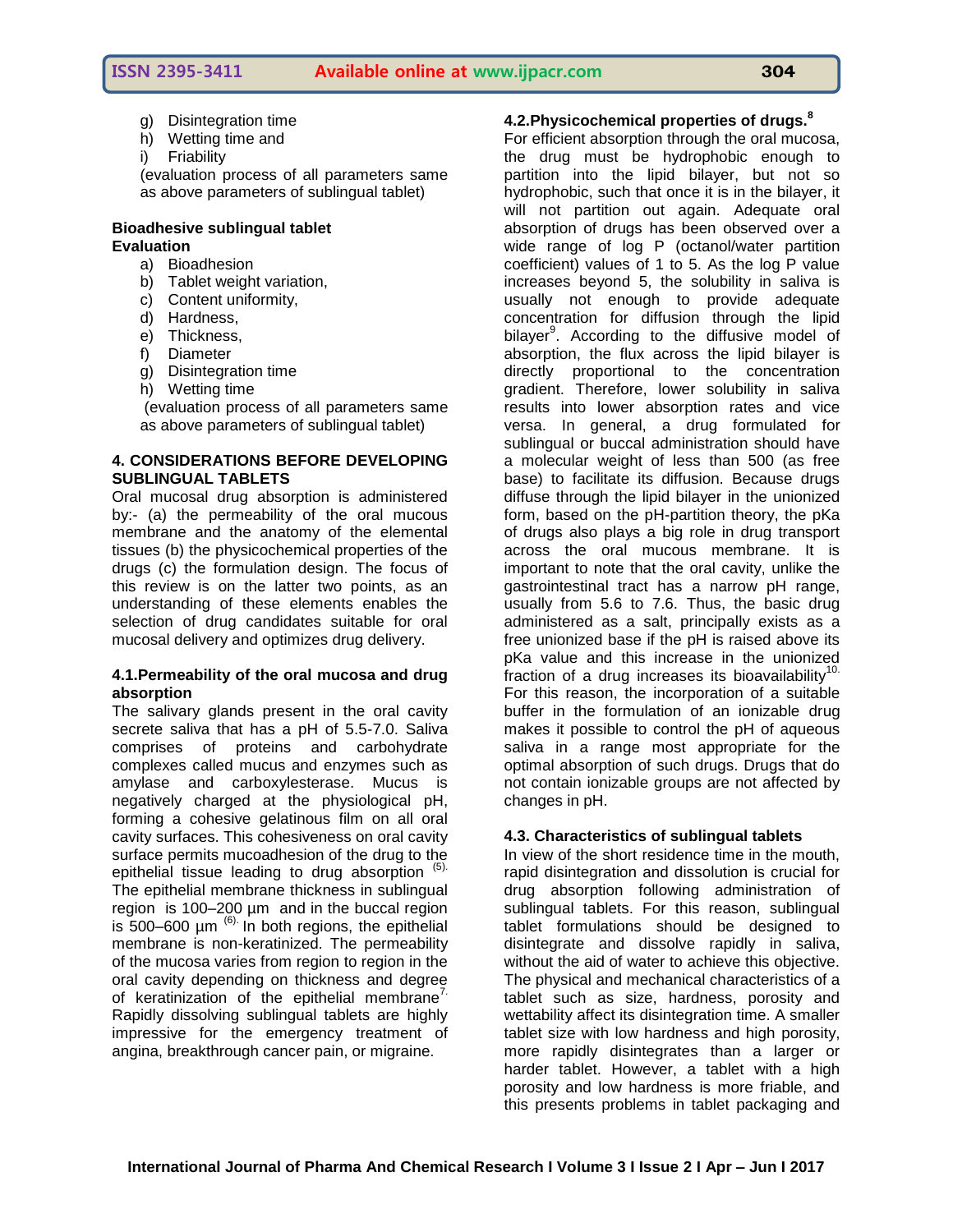handling. During development, all approaches to increase the mechanical strength of tablets should be studied, without compromising disintegration and dissolution.

The amount and type of disintegrants also play a significant role in acomplishing rapid disintegration. Effervescent agents have been used to facilitate disintegration (11). The incorporation of water-soluble excipients, such as saccharides, helps in achieving rapid dissolution by enhancing the wettability of the tablet matrix. In addition, the manufacturing process and critical process parameters also affect disintegration and dissolution of sublingual tablets.

Sweeteners, flavors and other taste-masking agents are essential components for formulations containing drugs with an disagreeble taste. Sugar-based excipients fastly dissolve in saliva and produce endothermic heat of dissolution. They create a pleasant feeling in the mouth and are most suitable for sublingual tablets along with other flavors. The coating is not an option for bitter drugs to be dissolved in saliva.

## **MANUFACTURING PROCESSES OF SUBLINGUAL TABLETS**

**Compression molding**

Tablets manufactured by the compression molding process show rapid disintegration and dissolution, which is usually within 5–10 seconds.<sup>12</sup> The formulations for the compression molding process typically contain soluble excipients to confer quick and complete dissolution, and taste modifiers for patient compliance $^{13}$ . Molded tablets have also been prepared directly from a molten matrix, in which the drug is dissolved or dispersed (heat molding) or by evaporating the solvent from a drug solution or suspension at room pressure (no vacuum lyophilization)<sup>13.</sup>

#### **Direct compression**

The direct compression method is commonly used for commercial manufacture of sublingual tablets. It is a simple and cost-effective process, as it employs ingredients that can be mixed well and do not require additional granulation steps prior to lubrication and compression. Sublingual tablets manufactured by the direct compression method show good mechanical strength and  $acceptably$  fast disintegration<sup>15.</sup> The directly compressible sublingual tablet formulation comprises directly compressible soluble excipients, a super disintegrant, and lubricant. It

may also comprises microcrystalline cellulose, dry binder, buffers, surface-active agents, sweeteners, and flavors. Sugar-based excipients are widely used as bulking agents because of their high aqueous solubility, sweetness, pleasant feeling in the mouth, and good tastemasking. Nearly all sublingual formulations incorporate some saccharide-based material<sup>16.</sup> The choice of a suitable disintegrant and its amount are critical for achieving a fast disintegration and dissolution rate. Sometimes effervescent agents are used to inhance disintegration and dissolution of sublingual tablets.

#### **Freeze drying**

The resulting tablets are usually light and have highly porous structures that allow rapid dissolution or disintegration. The freeze-drying process may result in a product with an amorphous structure, leading to an increased dissolution rate. However, tablets manufactured by freeze drying process have poor stability at a higher temperature and humidity<sup>17.</sup>

#### **CRITICAL CONSIDERATIONS TO PRODUCT QUALITY**

Most of these tests are universal quality determinants of conventional tablet dosage forms and are equally relevant for sublingual tablets. However, the disease management and conditions of use for sublingual tablets require a very short residence time in the oral cavity. This critical determinant particularly calls for very rapid disintegration, dissolution, and absorption of the product resulting in quick onset of action. The drugs that are administered sublingually generally have low solubility. Therefore, to enhance dissolution, it is crucial to reduce and control the particle size of the API.

The *wetting test*, designed by Bi et al., compares favorably with the conditions prevailing in the sublingual region of humans and animals

#### **7. CONCLUSION**

In conclusion, this review demonstrates that there are a number of commercially available sublingual formulations manufactured using various technologies. The publically available information on sublingual tablets implies that this dosage form has good potential to enhance drug delivery in treating a number of indications. In most reported cases, it has been shown that the sublingual dosage form not only improves the patient's compliance, but also reduces the time for the onset of the drug action, and increases